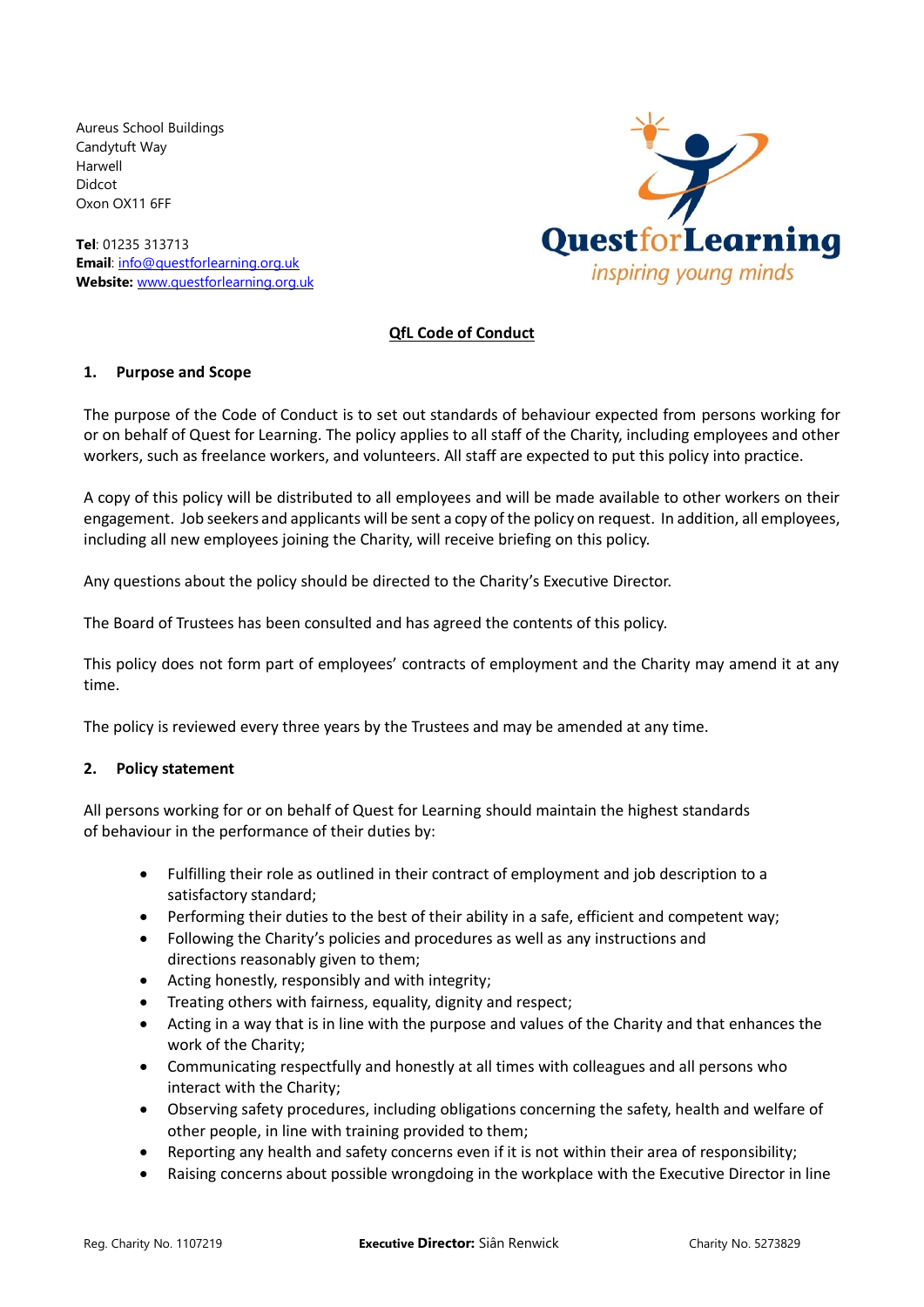with the Charity's whistleblowing policy;

- Directing any questions regarding the Charity's policies, procedures, support or supervision to their line manager;
- Addressing any issues or difficulties about any aspect of their role or how they are managed in line with the Charity's grievance procedures;
- Keeping confidential matters confidential;
- Exercising caution and care with any documents, material or devices containing confidential information and, at the end of their employment with the Charity, returning any such documents, material or devices in their possession;
- Seeking authorisation before communicating externally on behalf of the Charity;
- Declaring any interests that may conflict with their work or the work of the charity (e.g. other business interests or employment). If any doubt arises as to what constitutes a conflict of interest, employees may seek guidance from the Executive Director;
- Undertaking relevant training to maintain and improve knowledge, skills and work practices;
- Maintaining an appropriate standard of dress and personal hygiene;
- Disclosing the fact that they have been charged with, or convicted of, a criminal offence by prosecuting authorities (or given the benefit of the Probation of Offenders Act 1907 as amended) to the Executive Director. This may have implications for their employment. For the avoidance of doubt, employees are not required to disclose the fact or details of 'spent convictions' under the Criminal Justice (Spent Convictions and Certain Disclosures) Act 2016 (as amended) to the Charity.

## Employees are expected NOT to:

- Bring the charity into disrepute (including through the use of email, social media and other internet sites, engaging with media etc.);
- Engage in any activity which may cause physical or mental harm or distress to another person (such as verbal abuse, physical abuse, assault, bullying, or discrimination or harassment on the grounds of gender, civil status, family status, sexual orientation, religion, age, disability, race or membership of the Traveller community);
- Be affected by alcohol, drugs, or medication which will affect their ability to carry out their duties and responsibilities during working hours;
- Provide a false or misleading statement, declaration, document, record or claim in respect of the Charity, its volunteers, employees or charity trustees;
- Engage in any activity that may damage property;
- Take unauthorised possession of property that does not belong to them;
- Engage in illegal activity in the workplace;
- Improperly disclose, during or after their employment with the Charity, confidential information gained in the course of their work;
- Seek or accept gifts, rewards, benefits or hospitality from a third party in the course of their work, which might reasonably be seen to compromise their integrity or personal judgement. (NOTE: Any gift other than a modest token of nominal value should be courteously but firmly declined, and should be reported to the Executive Director. Gifts or hospitality that are generally considered as common business or social courtesies are acceptable only as long as they are reasonable in type, frequency and value. If any doubt arises as to what constitutes a modest token, employees may seek guidance from the Executive Director.)

Where an employee is found to be in breach of the standards outlined in this Code of Conduct, this may result in disciplinary action up to and including dismissal in accordance with the Charity's disciplinary procedure.

The Executive Director is responsible for ensuring that this policy is implemented effectively. All other staff